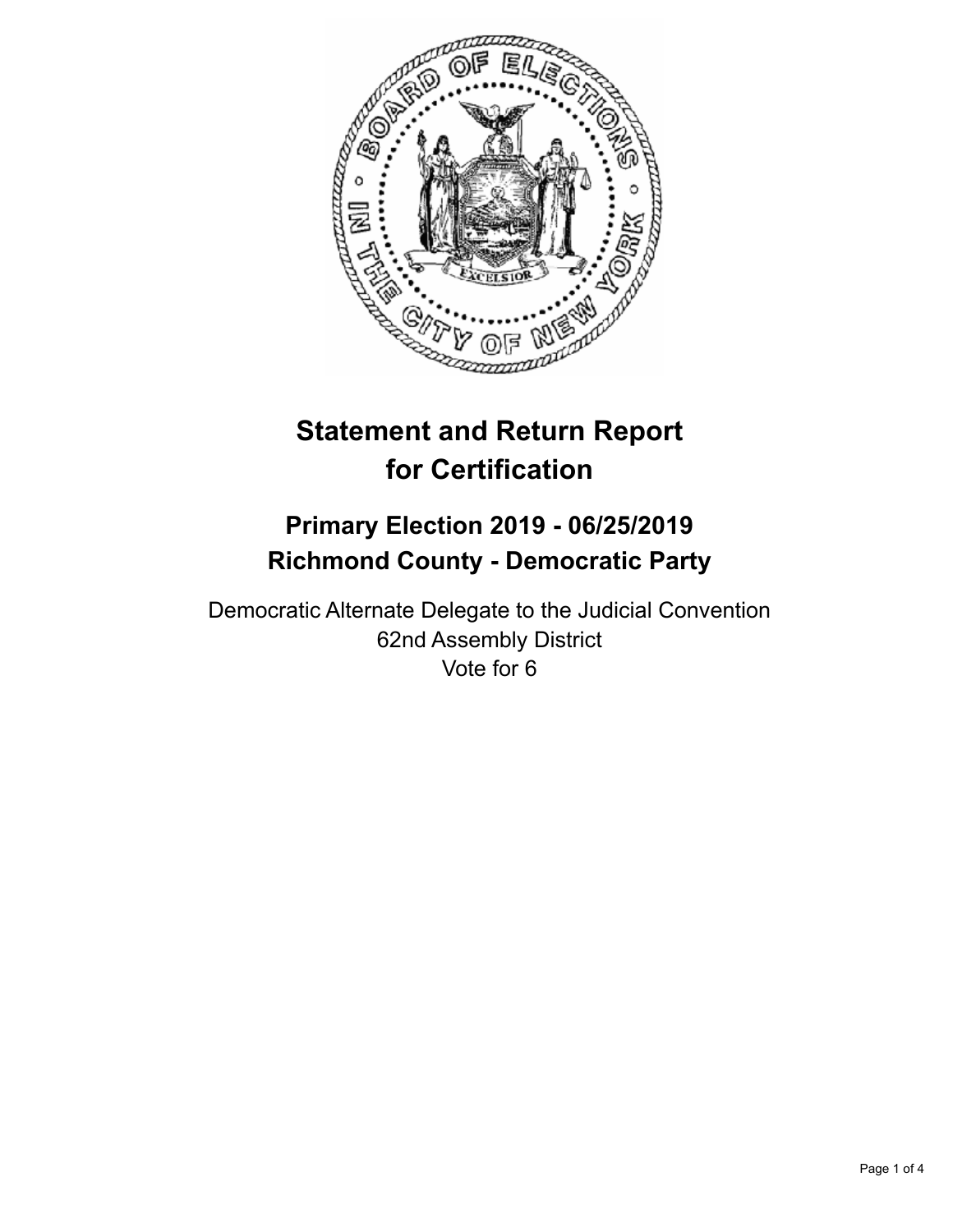

#### **Assembly District 62**

| <b>PUBLIC COUNTER</b>                                    | 279   |
|----------------------------------------------------------|-------|
| <b>MANUALLY COUNTED EMERGENCY</b>                        | 0     |
| ABSENTEE / MILITARY                                      | 100   |
| <b>AFFIDAVIT</b>                                         | 0     |
| <b>Total Ballots</b>                                     | 379   |
| Less - Inapplicable Federal/Special Presidential Ballots | 0     |
| <b>Total Applicable Ballots</b>                          | 379   |
| THOMAS J. SCOTTO                                         | 171   |
| JAMES M. POCCHIA                                         | 147   |
| MICHAEL T. COLOMBO                                       | 129   |
| ROSEMARIE A. CAVANAGH                                    | 208   |
| <b>MARYANN LAURIA</b>                                    | 199   |
| DANA M. KOENIGSBERG                                      | 175   |
| <b>FRANCESCA VIOLANTE</b>                                | 149   |
| <b>CESARE GIAQUINTO</b>                                  | 64    |
| ALICE E. PUNZONE                                         | 159   |
| JOHN J. MASTELLONE                                       | 110   |
| JOHN A. MONTELBANO                                       | 145   |
| ANTON MOLLOCK (WRITE-IN)                                 | 1     |
| BERNIE SANDERS (WRITE-IN)                                | 1     |
| ELIZABETH WARREN (WRITE-IN)                              | 2     |
| FRANK REILLY (WRITE-IN)                                  | 1     |
| HAGBARD CELINE (WRITE-IN)                                | 1     |
| JOE HOTI (WRITE-IN)                                      | 6     |
| MARKOFF CHANEY (WRITE-IN)                                | 1     |
| ROBERT P. FETIK (WRITE-IN)                               | 1     |
| STEVEN GUAMO (WRITE-IN)                                  | 1     |
| UNATTRIBUTABLE WRITE-IN (WRITE-IN)                       | 1     |
| <b>Total Votes</b>                                       | 1,672 |
| Unrecorded                                               | 602   |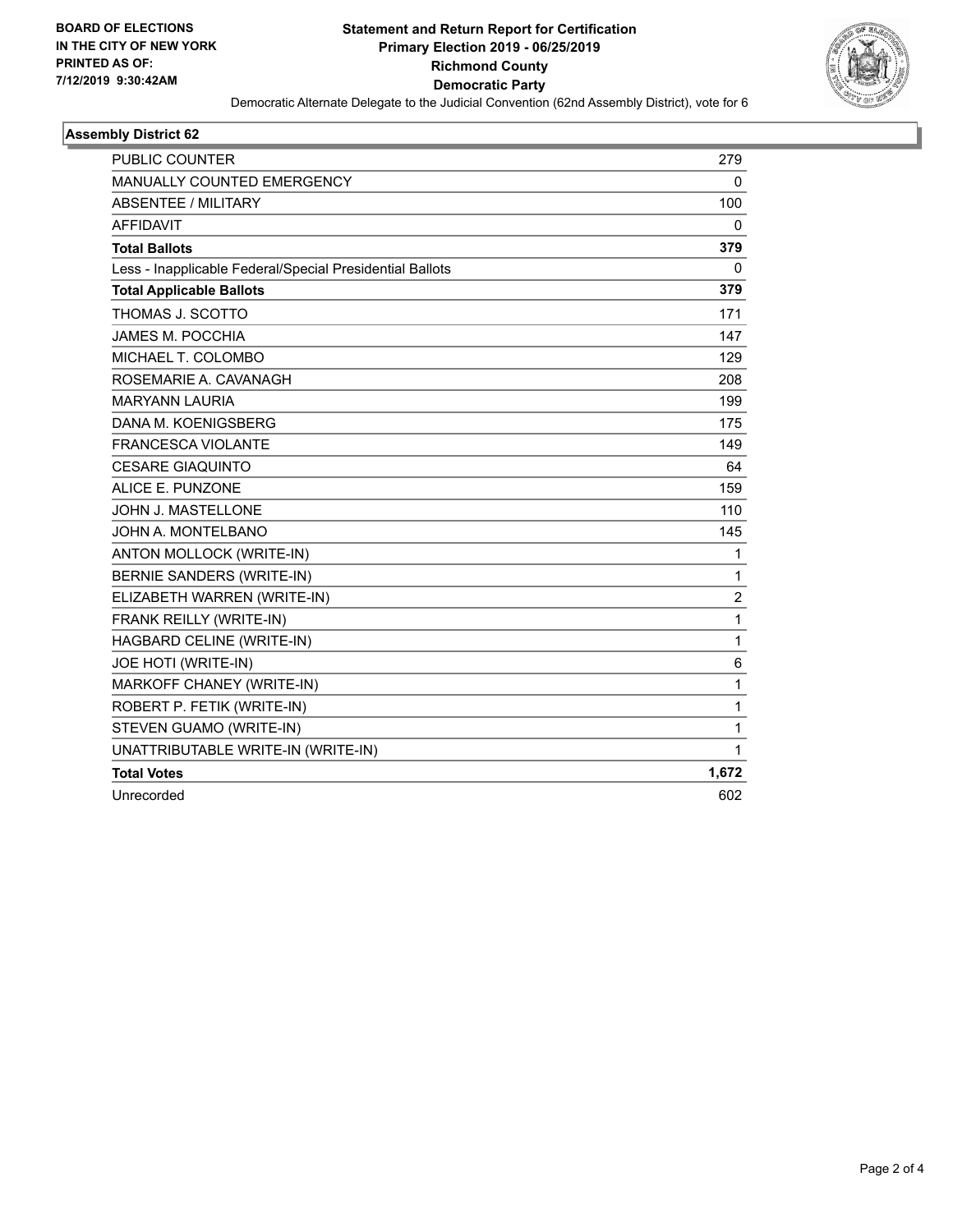

#### **Total for Democratic Alternate Delegate to the Judicial Convention (62nd Assembly District) - Richmond County**

| <b>PUBLIC COUNTER</b>                                    | 279            |
|----------------------------------------------------------|----------------|
| MANUALLY COUNTED EMERGENCY                               | 0              |
| <b>ABSENTEE / MILITARY</b>                               | 100            |
| <b>AFFIDAVIT</b>                                         | 0              |
| <b>Total Ballots</b>                                     | 379            |
| Less - Inapplicable Federal/Special Presidential Ballots | 0              |
| <b>Total Applicable Ballots</b>                          | 379            |
| THOMAS J. SCOTTO                                         | 171            |
| <b>JAMES M. POCCHIA</b>                                  | 147            |
| MICHAEL T. COLOMBO                                       | 129            |
| ROSEMARIE A. CAVANAGH                                    | 208            |
| <b>MARYANN LAURIA</b>                                    | 199            |
| DANA M. KOENIGSBERG                                      | 175            |
| <b>FRANCESCA VIOLANTE</b>                                | 149            |
| <b>CESARE GIAQUINTO</b>                                  | 64             |
| ALICE E. PUNZONE                                         | 159            |
| JOHN J. MASTELLONE                                       | 110            |
| JOHN A. MONTELBANO                                       | 145            |
| ANTON MOLLOCK (WRITE-IN)                                 | 1              |
| <b>BERNIE SANDERS (WRITE-IN)</b>                         | 1              |
| ELIZABETH WARREN (WRITE-IN)                              | $\overline{2}$ |
| FRANK REILLY (WRITE-IN)                                  | 1              |
| HAGBARD CELINE (WRITE-IN)                                | 1              |
| JOE HOTI (WRITE-IN)                                      | 6              |
| MARKOFF CHANEY (WRITE-IN)                                | 1              |
| ROBERT P. FETIK (WRITE-IN)                               | 1              |
| STEVEN GUAMO (WRITE-IN)                                  | 1              |
| UNATTRIBUTABLE WRITE-IN (WRITE-IN)                       | 1              |
| <b>Total Votes</b>                                       | 1,672          |
| Unrecorded                                               | 602            |